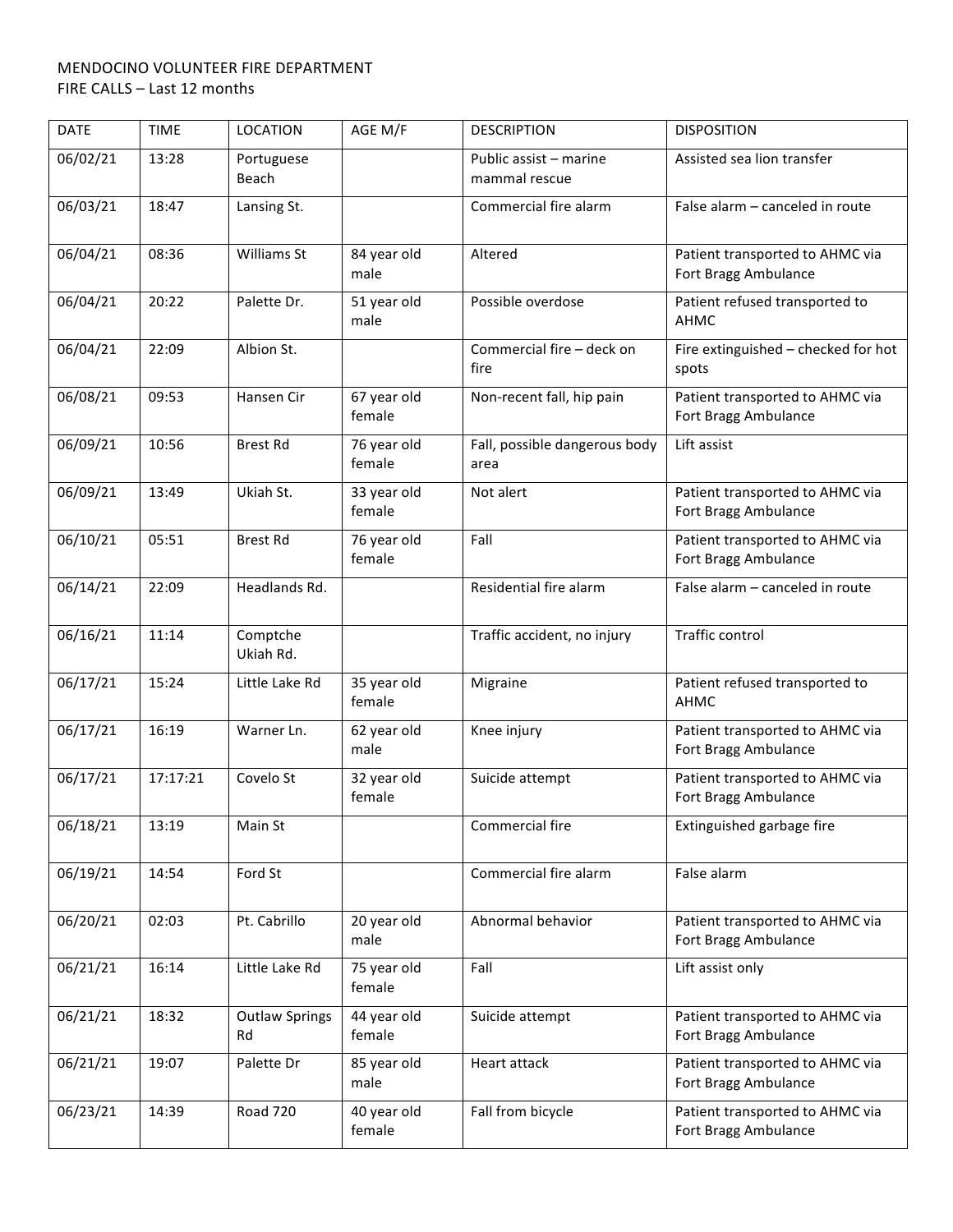| 06/24/21 | 08:28 | Ford St                    |                       | Commercial fire alarm                   | False alarm                                             |
|----------|-------|----------------------------|-----------------------|-----------------------------------------|---------------------------------------------------------|
| 06/25/21 | 21:30 | Comptche<br>Ukiah Rd.      |                       | Vehicle fire                            | Canceled by Comptche Fire                               |
| 06/27/21 | 11:29 | Rockport                   | Unknown<br>female     | 30' fall from trail                     | Mutual aid canceled                                     |
| 06/27/21 | 14:55 | Van Damme<br>beach         |                       | Unoccupied kayak                        | Search terminated unable to locate<br>any victim        |
| 06/28/21 | 13:08 | Surfwood Rd                | 83 year old<br>female | Shakes (cardiac history)                | Patient transported to AHMC via<br>Fort Bragg Ambulance |
| 06/30/21 | 14:09 | <b>Bishop Ln</b>           |                       | Residential fire alarm                  | Electrician set off alarm                               |
| 06/30/21 | 17:46 | Hanson Cir                 | 88 year old<br>female | Heart attack                            | Patient transported to AHMC via<br>Fort Bragg Ambulance |
| 07/02/21 | 07:09 | Larkin Rd                  | 79 year old<br>male   | Altered state                           | Patient transported to AHMC via<br>Fort Bragg Ambulance |
| 07/02/21 | 20:12 | Ford House<br>Museum       | Unknown<br>female     | Fainting                                | <b>Assisted AMA</b>                                     |
| 07/04/21 | 22:59 | Caspar Rd                  |                       | Fireworks hazard                        | Searched, no sign                                       |
| 07/05/21 | 08:19 | Hanson Cir                 | 88 year old<br>female | Infection                               | Patient transported to AHMC via<br>Fort Bragg Ambulance |
| 07/05/21 | 11:02 | Hwy 20                     |                       | Wildland fire                           | Mutual Aid, supplied water to<br>CalFire                |
| 07/06/21 | 11:17 | Larkin Rd                  | 98 year old<br>female | Stomach pain                            | Patient transported to AHMC via<br>Fort Bragg Ambulance |
| 07/06/21 | 14:04 | Main St                    | 60 year old<br>female | Seizure                                 | AMA, left with friends                                  |
| 07/07/21 | 15:38 | Hanson Cir                 | 88 year old<br>female | Interfaculty transfer                   | Assisted Fort Bragg Ambulance<br>return patient home    |
| 07/07/21 | 16:49 | Highway 1                  |                       | Traffic collision                       | Patient transported via Reach air<br>ambulance          |
| 07/07/21 | 16:46 | Redwood<br>Valley          |                       | Mutual Aid on Broiler Fire              | Sent Type 3 and crew                                    |
| 07/08/21 | 23:28 | Little Lake St             |                       | Commercial fire alarm                   | False alarm - canceled                                  |
| 07/10/21 | 14:21 | Little River<br>Airport Rd |                       | Electrical hazard - power<br>lines down | Communication lines - cleared<br>road                   |
| 07/11/21 | 13:31 | Ford St.                   |                       | CO detector                             | No trouble found                                        |
| 07/13/21 | 11:01 | Point Cabrillo             | 70 year old<br>female | Altered                                 | Patient transported to AHMC via<br>Fort Bragg Ambulance |
| 07/13/21 | 20:09 | Little Lake St             | 69 year old<br>female | Fall, bleeding from back of<br>head     | Patient transported to AHMC via<br>Fort Bragg Ambulance |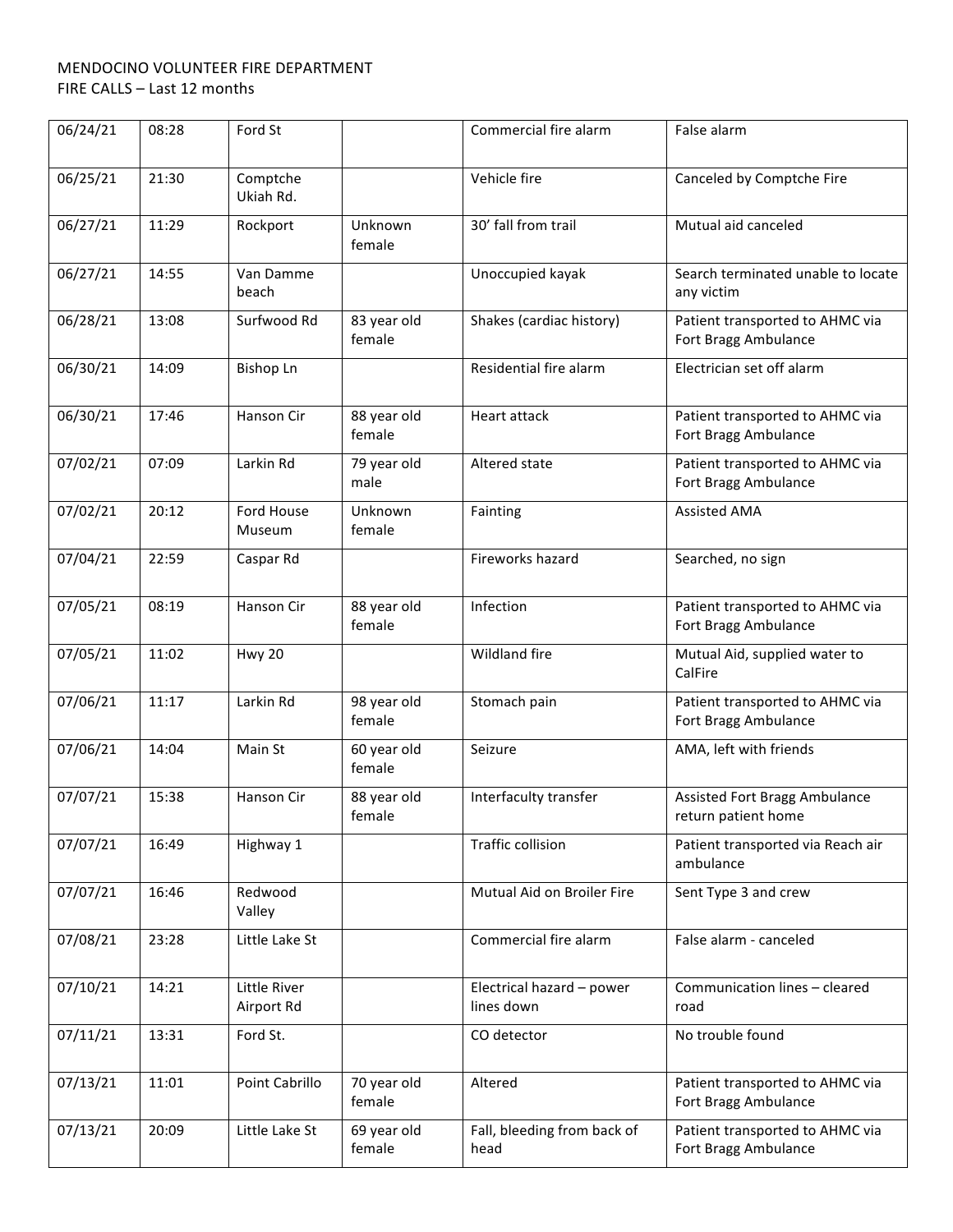| 07/15/21 | 02:09 | Warner Ln.                | 90 year old<br>male   | Chest pain                                             | Patient transported to AHMC via<br>Fort Bragg Ambulance                                         |
|----------|-------|---------------------------|-----------------------|--------------------------------------------------------|-------------------------------------------------------------------------------------------------|
| 07/15/21 | 14:27 | Main St.                  | 60 year old<br>female | Seizures                                               | Patient transported to AHMC via<br>Fort Bragg Ambulance                                         |
| 07/16/21 | 21:29 | Hwy 1                     |                       | <b>Traffic Collision</b>                               | Non-injury turned over to CHP                                                                   |
| 07/18/21 | 13:31 | Navarro Pt.               |                       | Water rescue                                           | Canceled - not as reported                                                                      |
| 07/20/21 | 21:43 | Little Lake Rd.           | 75 year old<br>male   | Lift assist                                            | Lift assist only                                                                                |
| 07/21/21 | 17:17 | Main St.                  | 60 year old<br>male   | Lift assist                                            | Carried him down stairs                                                                         |
| 07/22/21 | 20:17 | Gordon Ln.                | 90 year old<br>female | Medical alarm                                          | False alarm                                                                                     |
| 07/23/21 | 10:20 | Caspar Little<br>Lake rd. | 40 year old<br>female | Unknown medical                                        | Assisted MCSO searching for<br>patient. Patient found in water<br>transported via air ambulance |
| 07/23/21 | 19:02 | Verde Dr                  |                       | Fire other - tray of chemicals                         | Fire extinguished                                                                               |
| 07/23/21 | 21:47 | Little Lake Rd.           |                       | Public assist - neighbor<br>burning in steel container | Fire extinguished                                                                               |
| 07/24/21 | 10:34 | Caspar Little<br>Lake Rd. | 92 year old<br>female | Fall                                                   | Patient transported to AHMC via<br>Fort Bragg Ambulance                                         |
| 07/25/21 | 11:52 | Hwy 1                     |                       | <b>Traffic collision</b>                               | Non-injury provided traffic control                                                             |
| 07/27/21 | 11:44 | Point Cabrillo<br>Dr.     | 75 year old<br>female | Fall                                                   | Lift assist only                                                                                |
| 07/27/21 | 19:29 | Portuguese<br>Beach       |                       | Debris fire                                            | Cancelled by Parks                                                                              |
| 07/29/21 | 10:54 | Alderwood                 | 74 year old<br>male   | Broken hand                                            | Patient transported to AHMC via<br>Fort Bragg Ambulance                                         |
| 07/30/21 | 23:35 | Ukiah St.                 |                       | Commercial fire alarm                                  | False alarm                                                                                     |
| 08/01/21 | 10:37 | Caspar Little<br>Lake R.  | 3 year old<br>female  | Locked in car                                          | Door opened child safe                                                                          |
| 08/01/21 | 11:51 | Lansing St                | 76 year old<br>male   | Fall                                                   | Patient transported to AHMC via<br>Fort Bragg Ambulance                                         |
| 08/01/21 | 20:35 | Little Lake Rd.           | 75 year old<br>male   | Fall                                                   | Lift assist only                                                                                |
| 08/02/21 | 08:08 | South Caspar<br>Dr.       | 90 year old<br>male   | Fall                                                   | Patient transported to AHMC via<br>Fort Bragg Ambulance                                         |
| 08/02/21 | 13:24 | Nichols Ln                |                       | <b>Vegetation Fire</b>                                 | Extinguished burning tree, put<br>lines                                                         |
|          |       |                           |                       |                                                        |                                                                                                 |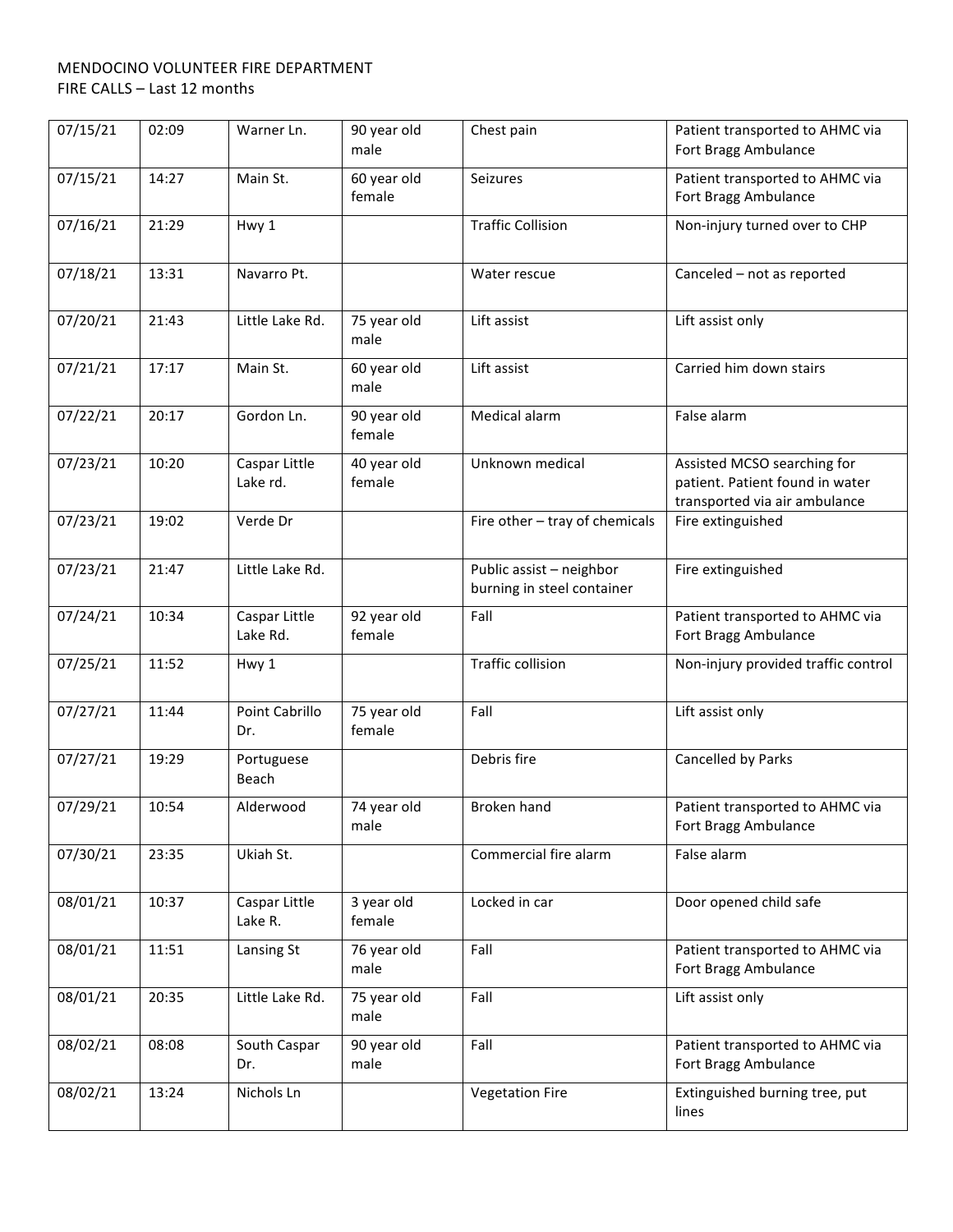| 08/02/21 | 18:59 | Little Lake Rd                 | 75 year old<br>male   | Patient on floor                               | Lift assist                                             |
|----------|-------|--------------------------------|-----------------------|------------------------------------------------|---------------------------------------------------------|
| 08/04/21 | 08:15 | Lansing St                     | 65 year old<br>male   | Unconscious in chair                           | Patient transported to AHMC via<br>Fort Bragg Ambulance |
| 08/06/21 | 09:24 | Pine St                        |                       | Kidney pain                                    | Unable to locate                                        |
| 08/06/21 | 09:48 | <b>Big River Beach</b>         | 42 year old<br>male   | Kidney pain                                    | Patient transported to AHMC via<br>Fort Bragg Ambulance |
| 08/09/21 | 08:40 | Main St                        | 37 year old<br>female | Vomiting                                       | Patient transported to AHMC via<br>Fort Bragg Ambulance |
| 08/09/21 | 21:19 | Van Damme<br><b>State Park</b> | 53 year old<br>male   | Cut finger                                     | Left at scene bandaged                                  |
| 08/10/21 | 08:40 | Little Lake Rd                 |                       | Commercial fire alarm                          | False alarm                                             |
| 08/11/21 | 08:38 | Comptche<br>Ukiah Road         | Unknown adult         | Unresponsive                                   | Cancelled enroute                                       |
| 08/12/21 | 08:42 | <b>Bolander</b>                | 72 year old<br>male   | Obvious death                                  | Coroner case                                            |
| 08/12/21 | 16:12 | Lansing St.                    |                       | Medical alarm no contact                       | Unable to locate                                        |
| 08/12/21 | 06:52 | Hwy 101 Ukiah                  |                       | Fire, wildland                                 | Mutual aid to Ukiah fire                                |
| 08/13/21 | 08:56 | Road 408                       |                       | Fire, wildland                                 | With CalFire extinguished fire                          |
| 08/14/21 | 17:48 | Driftwood Rd.                  | 38 year old<br>male   | Chest pain                                     | Patient refused transported to<br>AHMC                  |
| 08/17/21 | 05:22 | Green Ling Cr                  | 77 year old<br>female | Fall                                           | Patient transported to AHMC via<br>Fort Bragg Ambulance |
| 08/18/21 | 14:40 | <b>Big River Beach</b>         | 40 year old<br>female | Spitting up blood                              | Patient transported to AHMC via<br>Fort Bragg Ambulance |
| 08/19/21 | 10:5  | Comptche<br>Ukiah Road         | 69 year old<br>female | Sick                                           | Patient transported to AHMC via<br>Fort Bragg Ambulance |
| 08/19/21 | 16:42 | <b>Big River Beach</b>         | 40 year old<br>female | Unknown                                        | Patient transported to AHMC via<br>Fort Bragg Ambulance |
| 08/22/21 | 16:12 | Van Damme<br>Beach             |                       | Female with tingling legs just<br>got on shore | No medical merit                                        |
| 08/26/21 | 21:52 | Wildwood Dr.                   | Unknown<br>female     | Female stuck on gate                           | Patient transported to AHMC via<br>Fort Bragg Ambulance |
| 08/28/21 | 11:40 | Caspar Beach                   |                       | Tree into power lines                          | Communication line - turned over<br>to AT&T             |
| 08/28/21 | 22:51 | Ukiah St.                      | 82 year old<br>female | Cat attack                                     | Patient transported to AHMC via<br>Fort Bragg Ambulance |
| 08/29/21 | 07:51 | Mendocino<br>Headlands         |                       | Debris fire                                    | Camp fire extinguished                                  |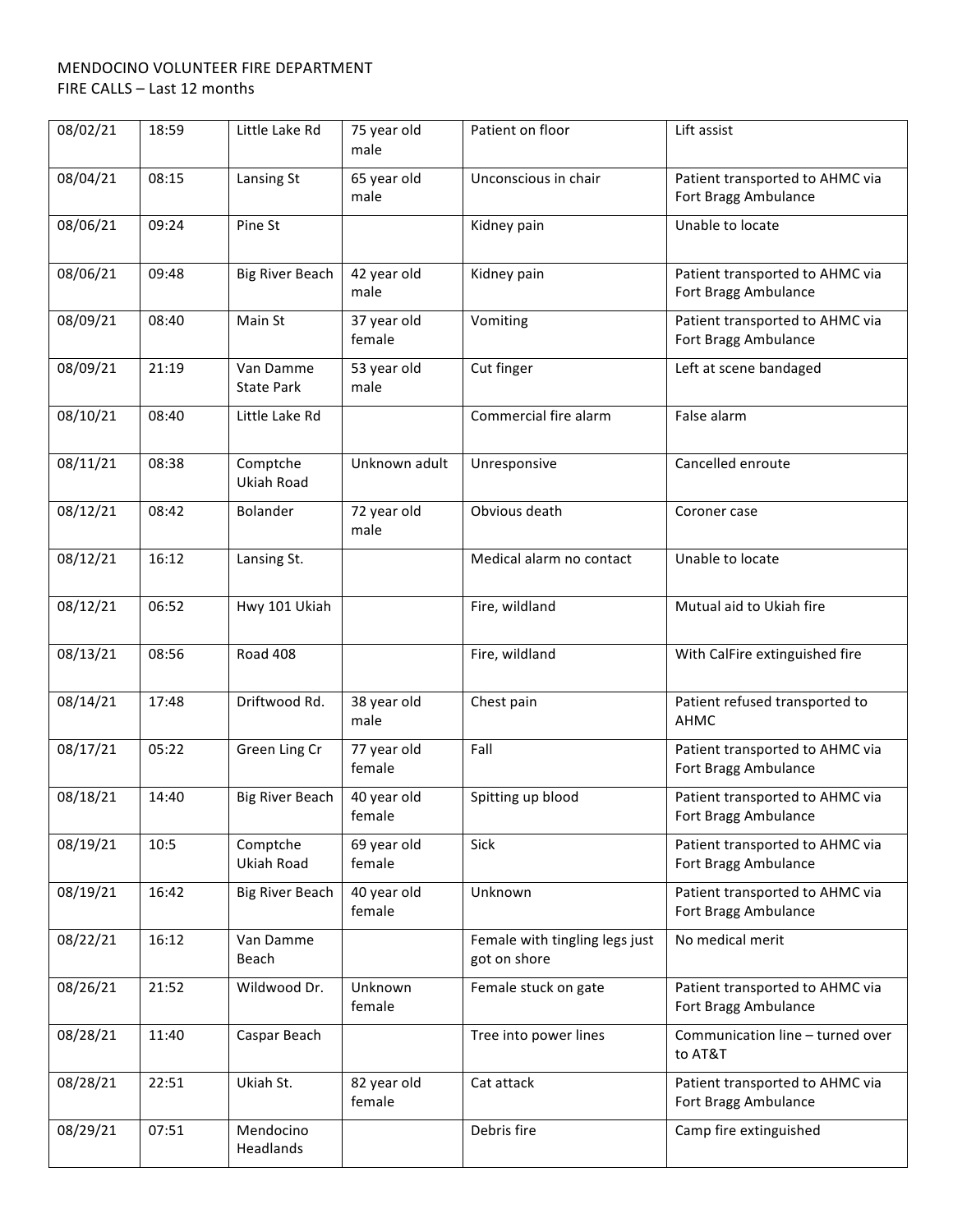| 08/29/21 | 16:12 | Portuguese<br>Beach            |                       | Debris fire                                 | Not as reported                                                      |
|----------|-------|--------------------------------|-----------------------|---------------------------------------------|----------------------------------------------------------------------|
| 09/01/21 | 05:37 | Mar Vista Dr                   | Unknown<br>female     | Medical alarm                               | Set off by accident, no medical<br>merit                             |
| 09/04/21 | 05:17 | Main St.                       | 23 year old<br>male   | Traumatic injury - broken<br>jaw            | Patient transported to AHMC via<br>Fort Bragg Ambulance              |
| 09/05/21 | 15:08 | Gordon Ln                      | 69 year old<br>female | Not alert                                   | Patient refused transported to<br><b>AHMC</b>                        |
| 09/06/21 | 00:12 | Nichols Ln.                    | 90 year old<br>male   | Possible stroke                             | Patient refused transported to<br>AHMC                               |
| 09/06/21 | 11:46 | Little Lake Rd                 | 81 year old<br>male   | Abnormal breathing, dizzy                   | Patient transported via air<br>ambulance                             |
| 09/10/21 | 14:58 | Crestwood                      | 84 year old<br>male   | Chest pain                                  | Patient transported to AHMC via<br>Fort Bragg Ambulance              |
| 09/11/21 | 07:11 | Comptche<br>Ukiah Rd           | Unknown<br>female     | Traffic collision - single car<br>roll over | Extricated patient - transported to<br>AHMC via Fort Bragg Ambulance |
| 09/11/21 | 22:57 | Portuguese<br>Beach            |                       | Debris fire                                 | <b>Extinguished fire</b>                                             |
| 09/12/21 | 14:20 | Calpella                       | 17 year old<br>male   | Wasp sting                                  | Patient refused transported to<br>AHMC                               |
| 09/13/21 | 09:01 | Woodstock                      | 96 year old<br>female | 911 disconnect                              | Patient transported to AHMC via<br>Fort Bragg Ambulance              |
| 09/14/21 | 08:11 | Comptche<br>Ukiah Rd           | 74 year old<br>female | Back pain                                   | Patient transported to AHMC via<br>Fort Bragg Ambulance              |
| 09/14/21 | 13:28 | <b>Brest Rd</b>                |                       | Residential fire alarm                      | False alarm-cancelled                                                |
| 09/16/21 | 07:59 | Gurley Ln                      | 55 year old<br>male   | <b>Seizures</b>                             | Patient self transported to AHMC                                     |
| 09/18/21 | 10:57 | Comptche<br>Ukiah Rd           |                       | <b>Traffic collision</b>                    | Extracted patient - refused<br>transport                             |
| 09/18/21 | 15:21 | Hwy 1                          |                       | Traffic collision                           | Non injury - cancelled                                               |
| 09/21/21 | 08:21 | Little Lake Rd                 | 84 year old<br>female | Lift assist, patient on floor               | Lift assist only                                                     |
| 09/21/21 | 10:06 | Lansing St                     |                       | Commercial fire alarm                       | Met with owner, false alarm                                          |
| 09/22/21 | 12:25 | Larkin Rd                      | 65 year old<br>female | Cut leg                                     | Held pressure and dressed wound.<br>Patient POV to AHMC.             |
| 09/23/21 | 08:34 | Van Damme<br><b>State Park</b> | 34 year old<br>male   | Abnormal breathing                          | Patient transported to AHMC via<br>Fort Bragg Ambulance              |
| 09/23/21 | 21:47 | Warner Ln.                     | 59 year old<br>male   | Seizures                                    | Patient transported to AHMC via<br>Fort Bragg Ambulance              |
| 09/23/21 | 22:47 | Main St.                       | 90 year old<br>male   | Fall                                        | Patient transported to AHMC via<br>Fort Bragg Ambulance              |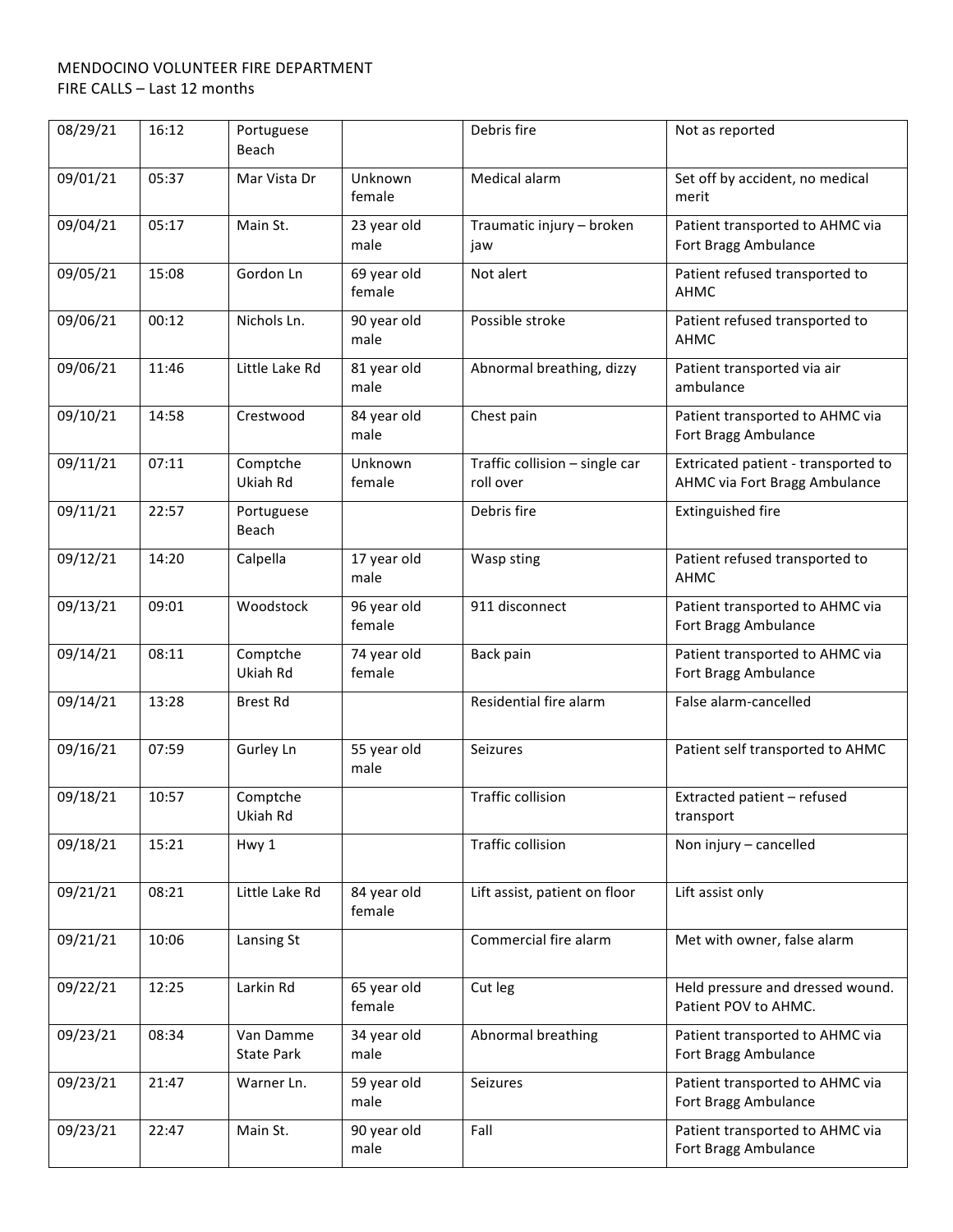| 09/24/21 | 20:53 | Cypress Dr.                        | 75 year old<br>female | Stroke                                    | Patient transported to AHMC via<br>Fort Bragg Ambulance |
|----------|-------|------------------------------------|-----------------------|-------------------------------------------|---------------------------------------------------------|
| 09/26/21 | 14:32 | Albion St                          |                       | Leaking propane tank                      | Not as reported                                         |
| 09/26/21 | 18:23 | <b>Big River Beach</b>             | 30 year old<br>female | Head injury from bike crash               | Patient transported to AHMC via<br>Fort Bragg Ambulance |
| 09/27/21 | 09:36 | Little Lake Rd                     | 84 year old<br>female | Fall                                      | Patient refused transported to<br>AHMC                  |
| 09/28/21 | 18:11 | Russian Gulch                      | 82 year old<br>female | Reported missing                          | Not missing - walked out                                |
| 09/30/21 | 19:31 | Little Lake Rd                     | 84 year old<br>female | Fall                                      | Lift assist only                                        |
| 10/01/21 | 17:45 | Ukiah St.                          | 69 year old<br>male   | Dog bite                                  | Bandaged and turned over to<br><b>MCSO</b>              |
| 10/02/21 | 07:09 | Little Lake Rd                     | 84 year old<br>female | Fall                                      | Patient transported to AHMC via<br>Fort Bragg Ambulance |
| 10/02/21 | 07:32 | Little Lake St                     |                       | Commercial fire alarm                     | False alarm                                             |
| 10/02/21 | 13:49 | <b>Albion River</b><br>Camp ground |                       | Mutual aid - water rescue<br>tipped Kayak | Canceled in route                                       |
| 10/03/21 | 08:40 | Little Lake Rd                     | 59 year old<br>male   | Fall                                      | Patient transported to AHMC via<br>Fort Bragg Ambulance |
| 10/03/21 | 16:11 | Palette Dr.                        | 85 year old<br>male   | Chest pain                                | Patient transported to AHMC via<br>Fort Bragg Ambulance |
| 10/05/21 | 20:01 | Raven Ln                           | 75 year old<br>female | Fall                                      | Patient transported to AHMC via<br>Fort Bragg Ambulance |
| 10/10/21 | 20:23 | Driftwood Rd                       | 38 year old<br>male   | Sick                                      | Patient transported to AHMC via<br>Fort Bragg Ambulance |
| 10/11/21 | 18:25 | Oakwood Dr                         |                       | Blown transformer behind<br>house         | Confirmed no wildland fire, turned<br>over to PG&E      |
| 10/11/21 | 18:41 | Hwy 1, MP<br>52.26                 |                       | Tree into powerlines                      | Tree limb across phone line off<br>roadway, no hazard   |
| 10/12/21 | 11:38 | Little Lake St                     |                       | Commercial fire alarm                     | False alarm                                             |
| 10/12/21 | 13:49 | Point Cabrillo<br>Dr               | 82 year old<br>female | Chest pain                                | Patient transported to AHMC via<br>Fort Bragg Ambulance |
| 10/13/21 | 20:58 | Hwy 1                              |                       | <b>Traffic Collision</b>                  | No patient road way clear. Turned<br>over to CHP        |
| 10/16/21 | 13:46 | Main St.                           | 70 year old<br>male   | Fall                                      | Patient transported to AHMC via<br>Fort Bragg Ambulance |
| 10/17/21 | 17:33 | Main St                            | 69 year old<br>male   | Food poising                              | Patient refused transported to<br>AHMC                  |
| 10/19/21 | 14:56 | Hwy 1 MP 53.0                      |                       | Tree down blocking road                   | Cleared roadway                                         |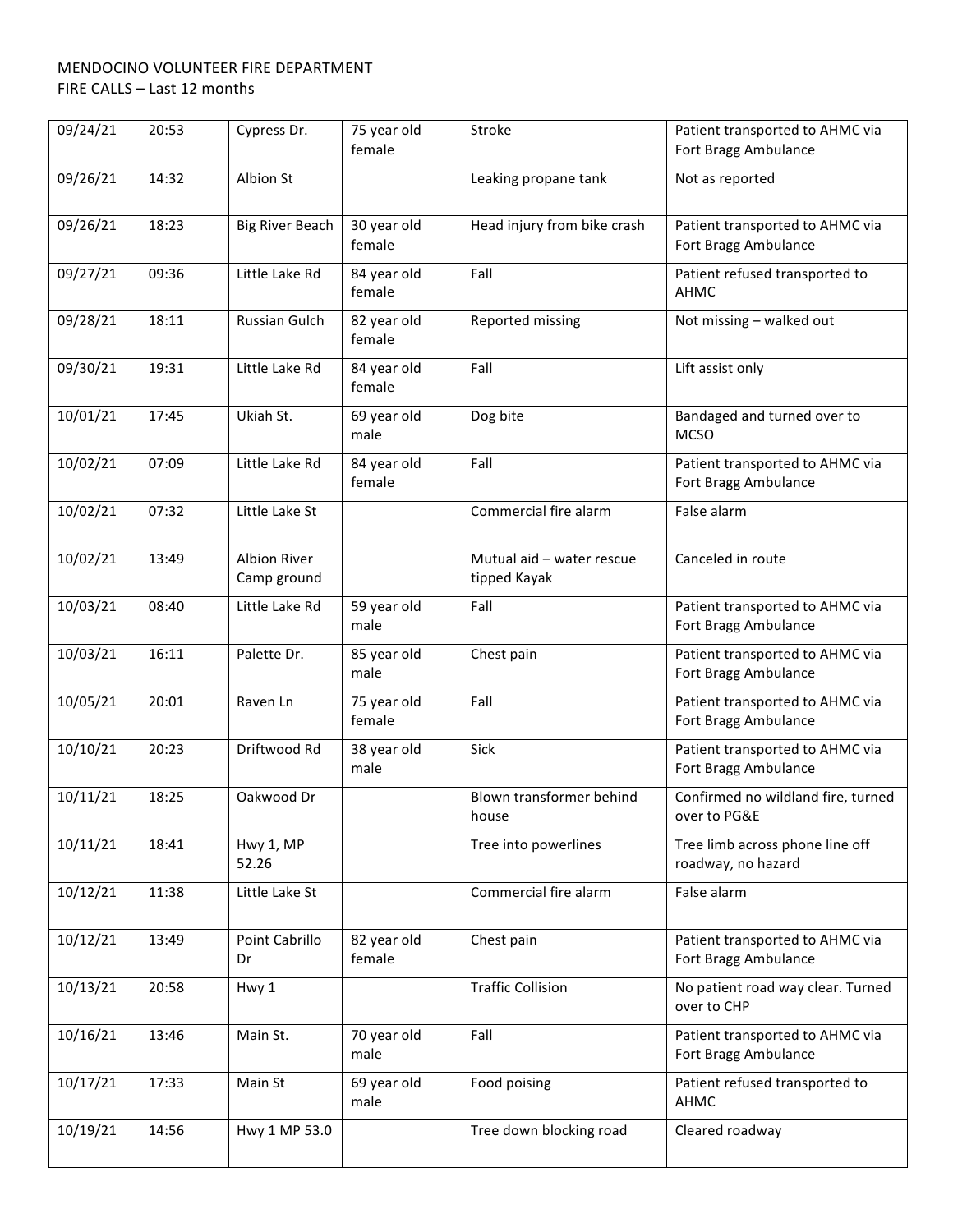| 10/20/21 | 14:51 | Comptche<br>Ukiah Rd        | Unknown               | Medical alert activation                        | No patient located                                                    |
|----------|-------|-----------------------------|-----------------------|-------------------------------------------------|-----------------------------------------------------------------------|
| 10/21/21 | 11:46 | Comptche<br>Ukiah Rd        |                       | Hazardous conditions - tree<br>down             | Unable to locate - canceled                                           |
| 10/21/21 | 15:39 | Comptche<br>Ukiah Rd        | Unknown               | Medical alert activation                        | False alarm                                                           |
| 10/22/21 | 06:28 | Surfwood Dr.                | 84 year old<br>male   | Lift assist                                     | Lift assist only                                                      |
| 10/23/21 | 18:52 | Hwy 1                       | Unknown male          | Lift assist - Large man                         | Patient transported to AHMC via<br>Fort Bragg Ambulance               |
| 10/24/21 | 13:19 | Comptche<br>Ukiah Rd.       |                       | Hazardous conditions - tree<br>down             | Cleared by resident - canceled                                        |
| 10/24/21 | 14:08 | Main St.                    |                       | Hazardous conditions - gas<br>leak              | Shut off propane tank - left with<br>property owner to notify gas co. |
| 10/24/21 | 14:55 | Hwy 1                       |                       | Hazardous conditions - tree<br>down             | Cleared roadway                                                       |
| 10/25/21 | 06:52 | Little River<br>Airport Rd. |                       | Hazardous conditions - tree<br>into power lines | Traffic control - turned over to<br>PG&E and Paulson                  |
| 10/25/21 | 09:00 | Hwy 1                       |                       | <b>Traffic collision</b>                        | Non-injury turned over to CHP                                         |
| 10/26/21 | 08:27 | Main St                     | 71 year old<br>female | Sick person                                     | Combative - no medical merit                                          |
| 10/27/21 | 16:29 | Lansing St.                 | Unknown<br>female     | Fall                                            | Patient transported to AHMC via<br>Fort Bragg Ambulance               |
| 10/28/21 | 14:23 | Hwy 1                       | 84 year old<br>male   | <b>BLS Return</b>                               | Assisted ambulance return patient                                     |
| 10/29/21 | 13:53 | Comptche<br>Ukiah Rd        | 73 year old<br>female | Wife can't walk                                 | Patient transported to AHMC via<br>Fort Bragg Ambulance               |
| 10/30/21 | 15:21 | Comptche<br>Ukiah Rd        | 73 year old<br>female | <b>BLS Return</b>                               | Assisted ambulance return patient                                     |
| 10/30/21 | 17:02 | Comptche<br>Ukiah Rd        | 91 year old<br>female | <b>GMA STROKE</b>                               | Patient refused transported to<br><b>AHMC</b>                         |
| 11/02/21 | 16:05 | Little Lake Rd              |                       | Fire Alarm                                      | Cancelled - false alarm                                               |
| 11/02/21 | 11:51 | Hwy 1 and<br>Little Lake Rd | 68 year old<br>female | <b>Bicycle accident</b>                         | Iced and BP - AMA - POV to<br>hospital                                |
| 11/02/21 | 18:42 | Comptche<br>Ukiah Rd        | 75 year old<br>female | Allergic reaction                               | Patient transported to AHMC via<br>Fort Bragg Ambulance               |
| 11/02/21 | 19:52 | Driftwood                   | 38 year old<br>male   | Chest pain                                      | Patient transported to AHMC via<br>Fort Bragg Ambulance               |
| 11/02/21 | 21:57 | Comptche<br>Ukiah Rd        | 75 year old<br>female | Inter-facility                                  | Assisted 9143 with transport into<br>home                             |
| 11/03/21 | 08:47 | Larkin Rd                   | 68 year old<br>female | Unwell                                          | Patient transported to AHMC via<br>Fort Bragg Ambulance               |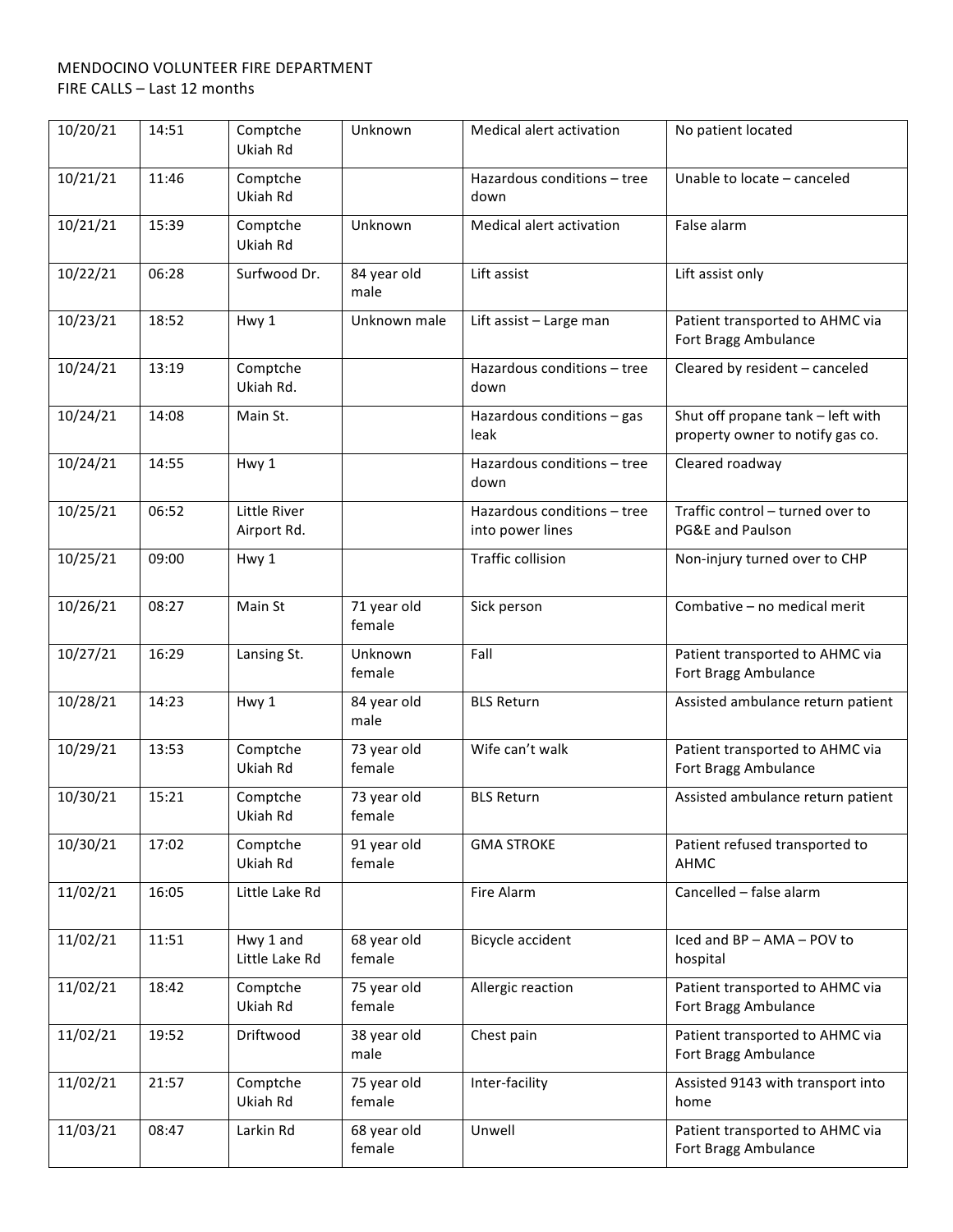| 11/04/21 | 04:08 | Albion St.                     |                       | Haz conditions carbon<br>monoxide alarm | Dead battery - false alarm                                                         |
|----------|-------|--------------------------------|-----------------------|-----------------------------------------|------------------------------------------------------------------------------------|
| 11/04/21 | 11:20 | Hwy 1                          | 60 year old<br>female | Abdominal pain                          | Patient refused transported to<br><b>AHMC</b>                                      |
| 11/04/21 | 23:10 | Palette Dr.                    | 62 year old<br>female | Unwell                                  | No medical merit                                                                   |
| 11/05/21 | 09:22 | Hwy 1                          | 84 year old<br>male   | Lift assist                             | Lift assist only                                                                   |
| 11/05/21 | 11:02 | Hwy1                           | 84 year old<br>male   | Difficulty breathing                    | Patient refused transported to<br>AHMC                                             |
| 11/05/21 | 17:27 | Pt. Cabrillo Dr.               | Unknown male          | Unknown medical                         | ETOH - turned over to CHP and<br><b>State Parks</b>                                |
| 11/06/21 | 11:33 | Hwy 1                          | 84 year old<br>male   | Medical assist                          | Adjusted Oxygen supply                                                             |
| 11/08/21 | 10:19 | Pt. Cabrillo Dr.               | 11 month old<br>male  | Locked in car                           | Car opened by AAA turned over to<br>parents                                        |
| 11/09/21 | 12:07 | Point Cabrillo<br>Rd           |                       | Tree down                               | Cut, cleared from roadway                                                          |
| 11/09/21 | 09:10 | South Big River                |                       | Tree down                               | Left for county roads                                                              |
| 11/12/21 | 09:30 | Lansing St                     |                       | <b>Traffic collision</b>                | Unable to locate                                                                   |
| 11/15/21 | 08:47 | Ford St.                       | 14 year old<br>male   | Syncopal episode                        | Patient refused transported to<br>АНМС                                             |
| 11/15/21 | 14:36 | Comptche<br>Ukiah Rd           |                       | Tree blocking road                      | Tree being removed by Wright, did<br>traffic control until clear                   |
| 11/15/21 | 15:27 | Van Damme<br><b>State Park</b> | Female                | Female fall                             | State Parks had splint on patient,<br>assisted loading for transport to<br>AHMC    |
| 11/16/21 | 03:26 | Gordon Lane                    | 83 year old<br>male   | Sick person, internal pain              | Vitals, patient transported to<br>AHMC                                             |
| 11/17/21 | 22:24 | Main St.                       |                       | Fire alarm                              | False alarm                                                                        |
| 11/18/21 | 13:35 | Hills Rd.                      | 70 year old<br>female | Pain in right hip joint                 | Patient transported to AHMC via<br>Fort Bragg Ambulance                            |
| 11/19/21 | 18:07 | Van Damme<br>Beach             |                       | Missing paddle boarder                  | Unable to locate                                                                   |
| 11/21/21 | 20:22 | Johnson Park<br>Rd             |                       | Lift assist                             | Canceled - Fort Bragg's district                                                   |
| 11/22/21 | 11:46 | Portuguese<br>Beach            | 11 year old<br>male   | Agency assist - missing<br>person       | Found                                                                              |
| 11/24/21 | 09:39 | Driftwood Rd                   | 39 year old<br>male   | Overdose                                | Heroin overdose - coming to after<br>family gave Narcan nasal - POV to<br>hospital |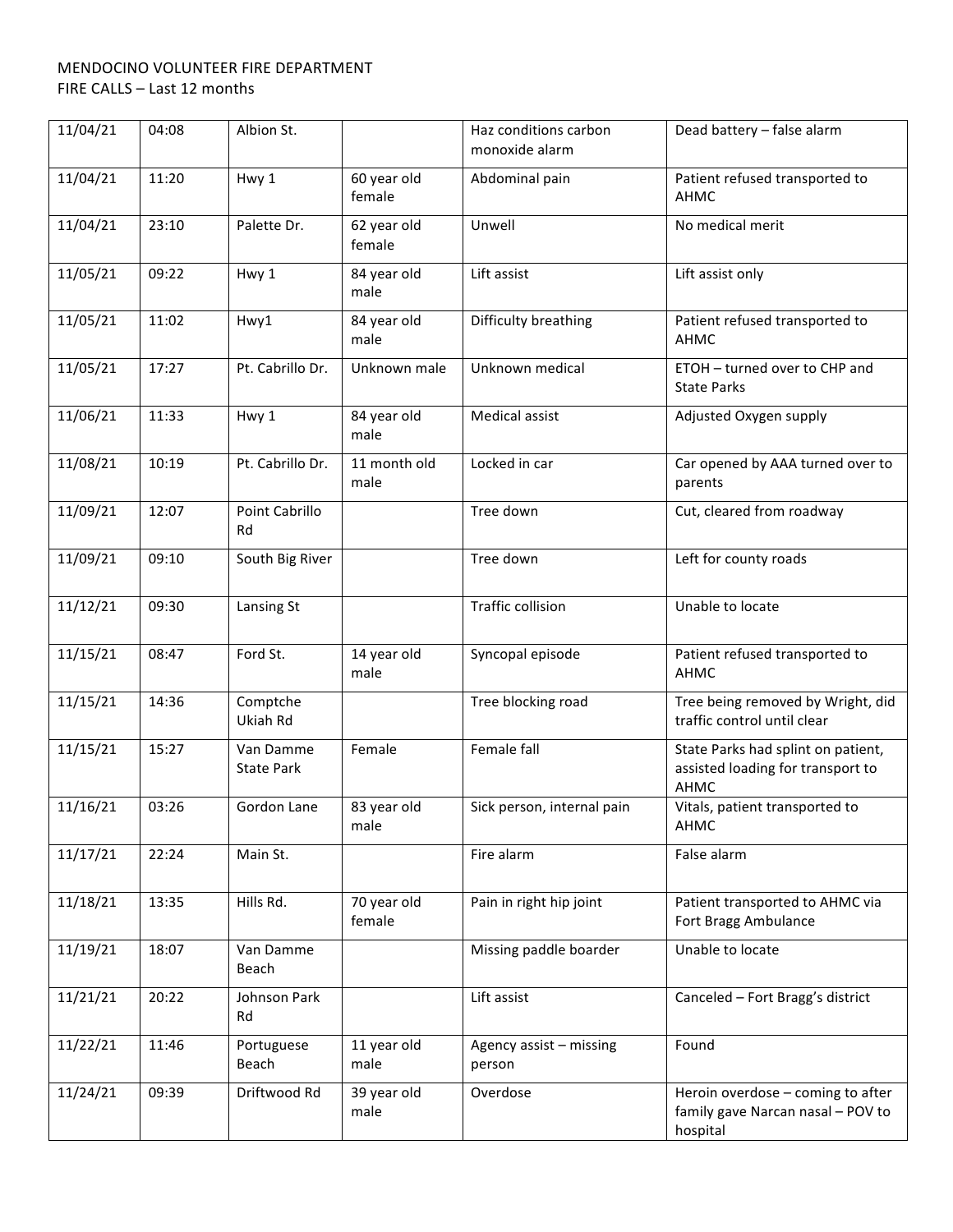| 11/25/21 | 09:21 | Albion Bay                 |                                              | Kayaker in distress                                        | Cancelled in route                                                                    |
|----------|-------|----------------------------|----------------------------------------------|------------------------------------------------------------|---------------------------------------------------------------------------------------|
| 12/1/21  | 09:56 | Comptche<br>Ukiah Rd       | 77 year old<br>female                        | Lift assist                                                | Lift assist only                                                                      |
| 12/1/21  | 16:02 | Comptche<br>Ukiah Rd       | 77 year old<br>female                        | General weakness                                           | Patient transported to AHMC via<br>Fort Bragg Ambulance                               |
| 12/03/21 | 07:45 | Cypress Dr.                | 81 year old<br>female                        | Fall - Possible broken knee                                | Patient transported to AHMC via<br>Fort Bragg Ambulance                               |
| 12/04/21 | 22:02 | Main St.                   |                                              | Residential fire alarm                                     | False alarm                                                                           |
| 12/05/21 | 11:50 | Hwy 1                      | 35 year old<br>male                          | <b>Seizures</b>                                            | Patient transported to AHMC via<br>Fort Bragg Ambulance                               |
| 12/05/21 | 12:33 | Comptche<br>Ukiah Rd.      | 90 year old<br>female                        | Possible stroke                                            | Patient transported to AHMC via<br>Fort Bragg Ambulance                               |
| 12/06/21 | 16:40 | Point Cabrillo<br>Dr       | 77 year old<br>male<br>76 year old<br>female | Two people ill                                             | Female-coroner's case. Male<br>transported to AHMC via Fort<br><b>Bragg Ambulance</b> |
| 12/07/21 | 18:59 | Little River<br>Airport Rd | 90 year old<br>male                          | Not alert                                                  | Patient transported to AHMC via<br>Fort Bragg Ambulance                               |
| 12/08/21 | 17:52 | Driftwood Rd.              | 38 year old<br>male                          | Heart discomfort                                           | Patient transported to AHMC via<br>Fort Bragg Ambulance                               |
| 12/09/21 | 13:08 | Palette Dr.                |                                              | Public assist - Floor flooded                              | Shut off water - contacted private<br>mitigation contractor                           |
| 12/11/21 | 14:02 | Hwy 1                      | 71 year old<br>male                          | Bleeding from neck                                         | Patient transported to AHMC via<br>Fort Bragg Ambulance                               |
| 12/14/21 | 17:51 | Lansing St                 |                                              | Traffic collision - 2 cars                                 | Unable to locate, cancelled                                                           |
| 12/15/21 | 12:26 | Albion St                  |                                              | Commercial fire alarm                                      | False alarm, cancelled                                                                |
| 12/15/21 | 15:18 | Comptche<br>Ukiah Rd       |                                              | Hazard electrical. Tree into<br>power lines blocking road. | Did traffic control until released by<br>CHP and county roads.                        |
| 12/15/21 | 15:23 | Caspar Little<br>Lake Rd   |                                              | Hazard condition - tree<br>blocking road                   | County roads cleared road.                                                            |
| 12/16/21 | 17:52 | Caspar Little<br>Lake Rd.  |                                              | Medic alarm activation                                     | False alarm                                                                           |
| 12/17/21 | 14:29 | Mendocino<br>Headlands     | Unknown male                                 | Man down bleeding from<br>head                             | Patient transported to AHMC via<br>Fort Bragg Ambulance                               |
| 12/19/21 | 20:02 | Ukiah St.                  |                                              | Commercial fire alarm                                      | False alarm                                                                           |
| 12/20/21 | 15:46 | Comptche<br>Ukiah Rd       | 78 year old<br>female                        | Ground level fall                                          | Patient transported to AHMC via<br>Fort Bragg Ambulance                               |
| 12/22/21 | 09:45 | Howard St                  | 25 year old<br>female                        | Hemorrhage and lacerations                                 | Patient took POV to AHMC                                                              |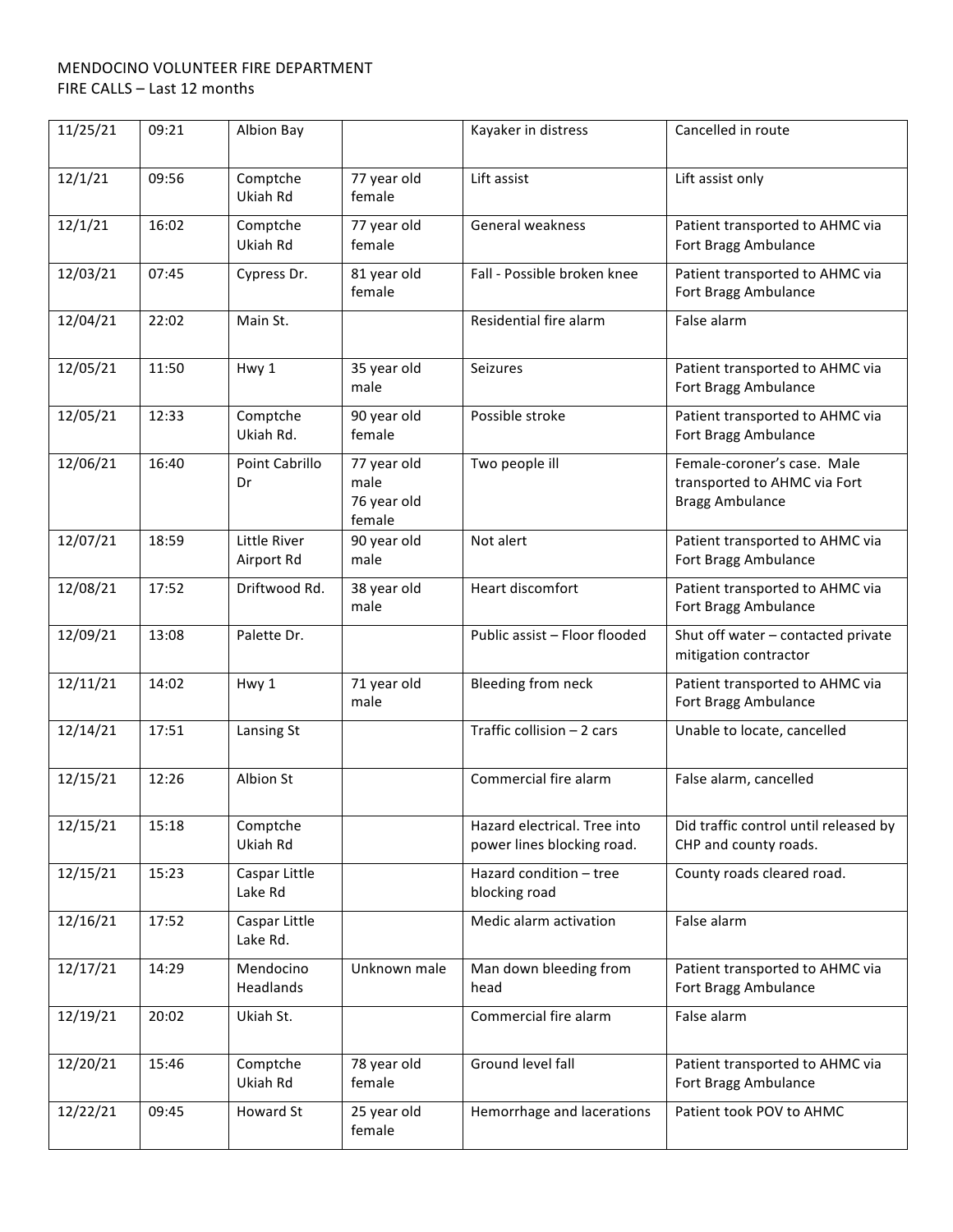| 12/23/21 | 06:12 | Little River<br>Airport Rd |                       | Tree down blocking road                      | Tree cut up and removed.                                                 |
|----------|-------|----------------------------|-----------------------|----------------------------------------------|--------------------------------------------------------------------------|
| 12/24/21 | 13:50 | County Road<br>409         |                       | Tree blocking west bound<br>lane             | County roads cleared road.                                               |
| 12/26/21 | 09:16 | Fern Dr                    | 68 year old<br>female | Fall                                         | Lift assist, patient took POV to<br>AHMC                                 |
| 12/26/21 | 17:28 | Forest Cir                 |                       | Smell of smoke outside,<br>unknown fire      | Area surveyed, no fire found.                                            |
| 12/27/21 | 12:38 | Clark St.                  |                       | Power line on roof                           | Not as reported - comm line                                              |
| 12/30/21 | 10:08 | Hwy 1                      |                       | Structure fire - mutual aid to<br>Fort Bragg | Canceled in route                                                        |
| 12/30/21 | 21:36 | Kasten St.                 | 65 year old<br>male   | Choking                                      | Transferred care to AHMC<br>ambulance                                    |
| 01/03/22 | 14:32 | Hwy 1 MP<br>051.75         |                       | Tree into com lines                          | Caution taped trees                                                      |
| 01/03/22 | 22:28 | Road 409                   |                       | Medic alarm                                  | Cancelled in route                                                       |
| 01/04/22 | 11:14 | Comptche<br>Ukiah Rd       | 77 year old<br>female | Lift assist                                  | Brief assessment - no medical -<br>left with family                      |
| 01/04/22 | 17:35 | Comptche<br>Ukiah Rd       | 77 year old<br>female | Altered state                                | Back of form not completed                                               |
| 01/05/22 | 12:52 | Road 409                   |                       | Tree into power line                         | Com line only - cleared to one way<br>traffic - left to county roads/CHP |
| 01/06/22 | 16:49 | Jackson St.                | 84 year old<br>male   | Fall                                         | Lift assist only                                                         |
| 01/07/22 | 09:35 | Jackson St.                | 84 year old<br>male   | Sick person                                  | Patient transported to AHMC via<br>Fort Bragg Ambulance                  |
| 01/08/22 | 19:51 | Howard St.                 |                       | Commercial fire alarm                        | False alarm                                                              |
| 01/09/22 | 16:40 | Hwy 1                      | 4 year old male       | Seizures                                     | Patient transported to AHMC via<br>Fort Bragg Ambulance                  |
| 01/10/22 | 14:29 | Kasten St,                 | 65 year old<br>male   | Fall                                         | Patient transported to AHMC via<br>Fort Bragg Ambulance                  |
| 01/12/22 | 03:28 | Rosewood Dr                | 84 year old<br>male   | Fall with head injury                        | Patient transported to AHMC via<br>Fort Bragg Ambulance                  |
| 01/12/22 | 08:01 | 45130 Main St              |                       | Commercial fire alarm                        | False alarm                                                              |
| 01/12/22 | 12:00 | Comptche<br>Ukiah Rd.      | 93 year old<br>female | <b>Traffic collision</b>                     | Non-injury patient refused<br>transported to AHMC                        |
| 01/14/22 | 12:06 | Cypress Dr.                | 81 year old<br>female | Respiratory distress                         | Patient transported to AHMC via<br>Fort Bragg Ambulance                  |
| 01/20/22 | 19:33 | Mar Vista Dr.              | 59 year old<br>male   | He passed put                                | Patient transported to AHMC via<br>Fort Bragg Ambulance                  |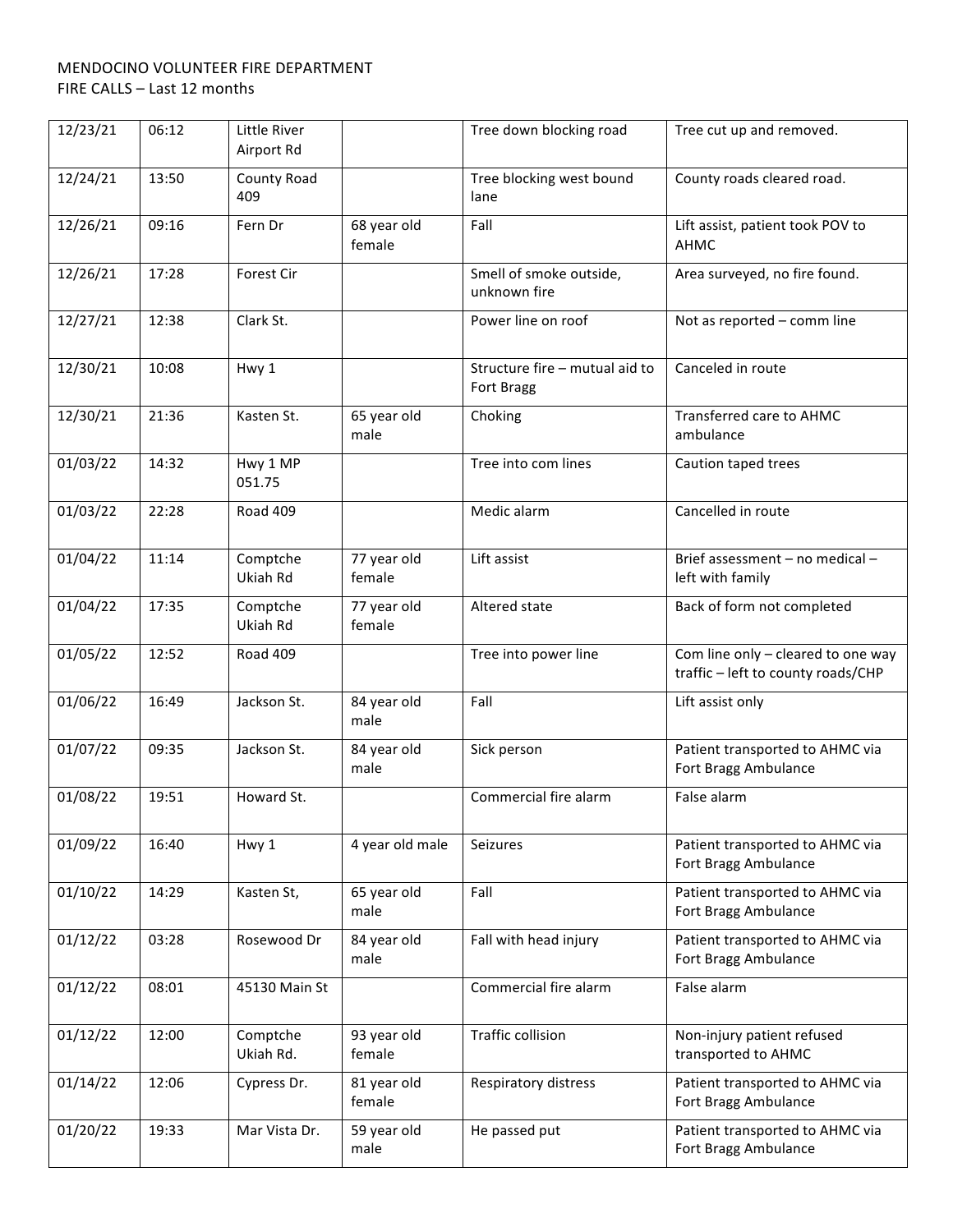| 01/20/22 | 20:38 | Little Lake Rd.                | 77 year old<br>male   | Chest pain                                | Patient transported to AHMC via<br>Fort Bragg Ambulance             |
|----------|-------|--------------------------------|-----------------------|-------------------------------------------|---------------------------------------------------------------------|
| 01/25/22 | 20:25 | Sea Pines Rd                   | 79 year old<br>male   | Lift assist                               | Took vitals, moved to position of<br>comfort, refused transport     |
| 01/26/22 | 08:20 | Van Damme<br><b>State Park</b> | 33 year old<br>male   | Dislocated shoulder                       | Patient transported to AHMC via<br>Fort Bragg Ambulance             |
| 01/26/22 | 12:35 | Sea Pines Rd                   | 79 year old<br>male   | Possible pneumonia                        | Patient transported to AHMC via<br>Fort Bragg Ambulance             |
| 01/27/22 | 08:32 | Ford St.                       | 17 yea old<br>female  | Possible over dose                        | Patient transported to AHMC via<br>Fort Bragg Ambulance             |
| 01/28/22 | 03:24 | Little Lake Rd                 | 29 year old<br>female | C-Section hemorrhage                      | Patient transported to AHMC via<br>Fort Bragg Ambulance             |
| 01/28/22 | 09:10 | Main St.                       | Unknown male          | Assault victim                            | Patient transported to AHMC via<br>Fort Bragg Ambulance             |
| 01/30/22 | 12:29 | Little Lake Rd.                | 65 year old<br>female | Fall                                      | Patient transported to AHMC via<br>Fort Bragg Ambulance             |
| 02/02/22 | 22:14 | Main St.                       |                       | Commercial fire alarm                     | False alarm                                                         |
| 02/03/22 | 09:15 | Little Lake Rd.                | 71 year old<br>male   | Traffic collision - bus vs.<br>pedestrian | Patient transported to AHMC POV                                     |
| 02/04/22 | 12:35 | Pt. Cabrillo Rd.               | 66 year old<br>male   | Painful urination                         | Patient transported to AHMC via<br>Fort Bragg Ambulance             |
| 02/22/22 | 01:16 | Calpella St                    |                       | Haz Gas                                   | Detector silent on arrival, CO<br>meter showed negative             |
| 02/23/22 | 13:25 | <b>Big River Haul</b><br>Rd    |                       | Dog stuck in culvert                      | Secured line to FF, crawled and<br>removed dog, dog left with owner |
| 02/23/22 | 20:53 | Little Lake Rd.                | Unknown Male          | Chest pains                               | Patient transported to AHMC via<br>Fort Bragg Ambulance             |
| 02/26/22 | 03:58 | Comptche<br>Ukiah Rd.          | 78 year old<br>female | Difficulty breathing                      | Patient transported to AHMC via<br>Fort Bragg Ambulance             |
| 02/26/22 | 03:59 | Little Lake Rd.                | 69 year old<br>female | Chest pains                               | Patient transported to AHMC via<br>Fort Bragg Ambulance             |
| 02/26/22 | 13:46 | Ukiah St                       |                       | Residential fire alarm                    | False alarm                                                         |
| 02/26/22 | 14:00 | Ukiah St                       |                       | Residential fire alarm                    | False alarm                                                         |
| 02/28/22 | 19:26 | Walker Ln                      | 91 year old<br>male   | SOB                                       | Patient transported to AHMC via<br>Fort Bragg Ambulance             |
| 03/01/22 | 05:43 | Main St                        |                       | Commercial fire alarm                     | Chimney fire from fireplace -<br>extinguished fire no extension     |
| 03/01/22 | 20:12 | Heeser Dr                      | Male unknown<br>age   | Unresponsive in vehicle                   | Not found - left scene via POV                                      |
| 03/03/22 | 11:49 | Ukiah St.                      | 78 year old<br>female | Difficulty breathing                      | Patient transported to AHMC via<br>Fort Bragg Ambulance             |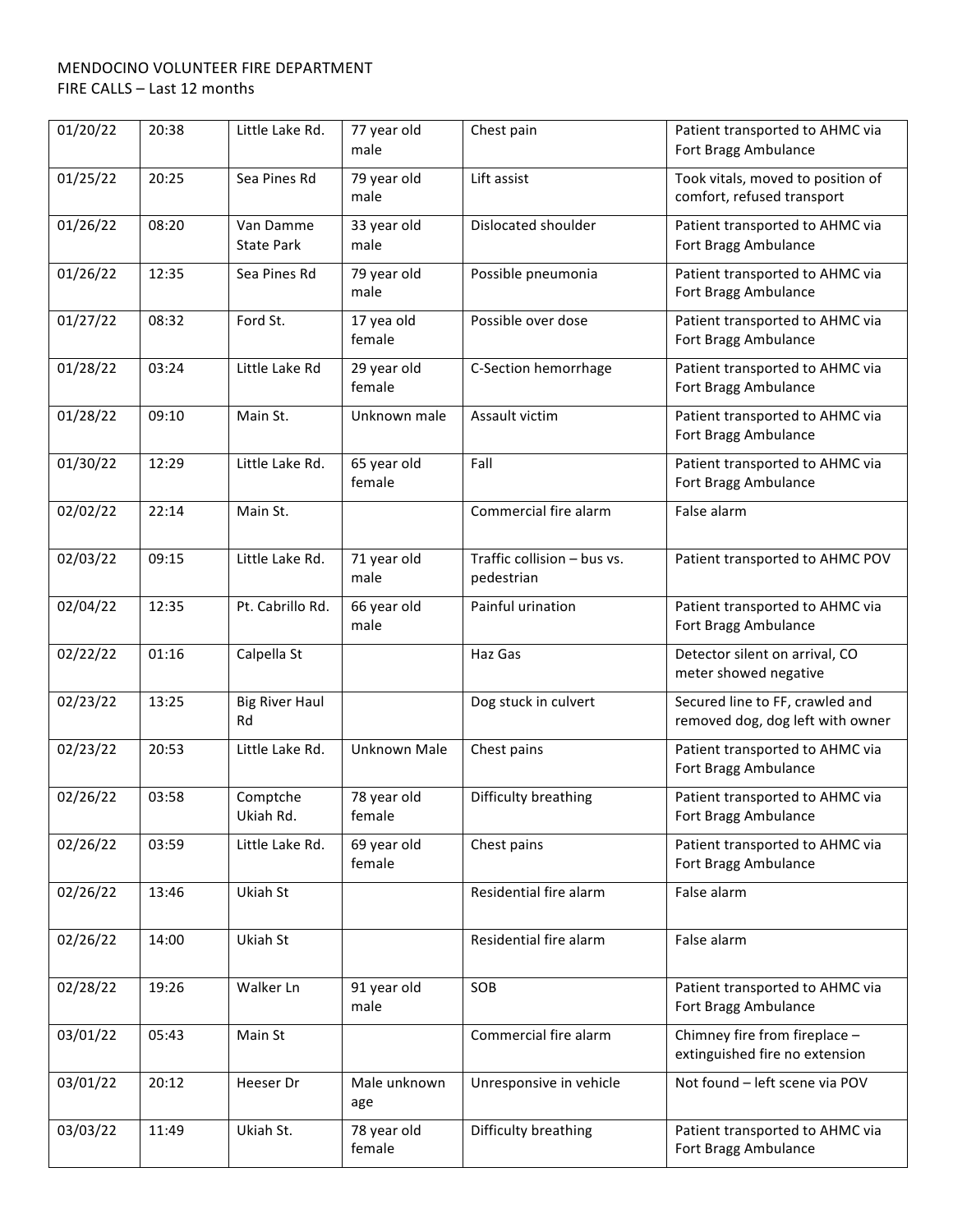| 03/04/22 | 14:10 | Comptche<br>Ukiah Rd.              |                       | Medic alarm activation                                | False alarm                                                             |
|----------|-------|------------------------------------|-----------------------|-------------------------------------------------------|-------------------------------------------------------------------------|
| 03/06/22 | 02:12 | Main St                            | 56 year old<br>male   | <b>ETOH</b>                                           | Patient transported to AHMC via<br>Fort Bragg Ambulance                 |
| 03/07/22 | 18:03 | Overton Dr                         |                       | Residential structure fire                            | Hotspot detected in chimney, neg.<br>extension, left with RP            |
| 03/09/22 | 11:58 | Raven Ln.                          | 78 year old<br>female | Shoulder injury                                       | Patient transported to AHMC via<br>Fort Bragg Ambulance                 |
| 03/09/22 | 21:11 | Pine St.                           | 37 year old<br>female | Unwell/III                                            | Patient transported to AHMC via<br>Fort Bragg Ambulance                 |
| 03/12/22 | 21:55 | Headlands Pt.                      |                       | Residential structure fire<br>(electric fire in wall) | Shut off power, check for hot<br>spots, turned over to home owner       |
| 03/14/22 | 15:21 | Little Lake St                     | 78 year old<br>female | Fall, angulated right ankle                           | Patient transported to AHMC via<br>Fort Bragg Ambulance                 |
| 03/15/22 | 02:27 | Main St.                           | 37 year old<br>male   | Alcohol poisoning                                     | Patient transported to AHMC via<br>Fort Bragg Ambulance                 |
| 03/19/22 | 02:27 | Main St.                           | 37 year old<br>male   | Alcohol poisoning                                     | Patient transported to AHMC via<br>Fort Bragg Ambulance                 |
| 03/21/22 | 16:19 | Little Lake Rd                     | 13 year old<br>male   | Bicycle accident                                      | Package, load and assist LZ, patient<br>via Reach to Oakland Children's |
| 03/22/22 | 12:20 | Little Lake Rd                     | 68 year old<br>female | Seizure                                               | Vitals, history, POV to hospital                                        |
| 03/24/22 | 14:20 | Ford St                            | 14 year old<br>female | Chest pain                                            | Patient transported to AHMC via<br>Fort Bragg Ambulance                 |
| 03/24/22 | 23:51 | Howard St.                         |                       | Commercial fire alarm                                 | False alarm                                                             |
| 03/25/22 | 22:57 | Caspar Little<br>Lake Rd.          | 69 year old<br>female | Possible dislocated hip                               | Patient transported to AHMC via<br>Fort Bragg Ambulance                 |
| 03/26/22 | 11:53 | Point Cabrillo                     | 9 year old male       | Water rescue - stuck on rock                          | Pulled from water, POV with<br>parents                                  |
| 03/26/22 | 19:32 | Gayle Circle                       | 73 year old<br>male   | Fall                                                  | Patient transported to AHMC via<br>Fort Bragg Ambulance                 |
| 03/31/22 | 00:43 | Rosewood<br>Terrace                |                       | Residential fire alarm                                | False alarm                                                             |
| 04/02/22 | 13:45 | Russian Gulch<br><b>State Park</b> | 55 year old<br>male   | Fall                                                  | Patient transported to AHMC via<br>Fort Bragg Ambulance                 |
| 04/02/22 | 22:07 | Comptche<br>Ukiah Rd.              |                       | Residential fire - chimney<br>fire                    | Fire was out - cooled hot spots                                         |
| 04/02/22 | 22:57 | Albion St.                         | 87 year old<br>female | Medic alarm activation                                | False alarm                                                             |
| 04/06/22 | 21:37 | Ocean Vista                        | 69 year old<br>male   | Difficulty breathing                                  | Patient refused transport to AHMC                                       |
| 04/07/22 | 12:26 | Ford St.                           | 60 year old<br>male   | Fall                                                  | Patient transported to AHMC via<br>Fort Bragg Ambulance                 |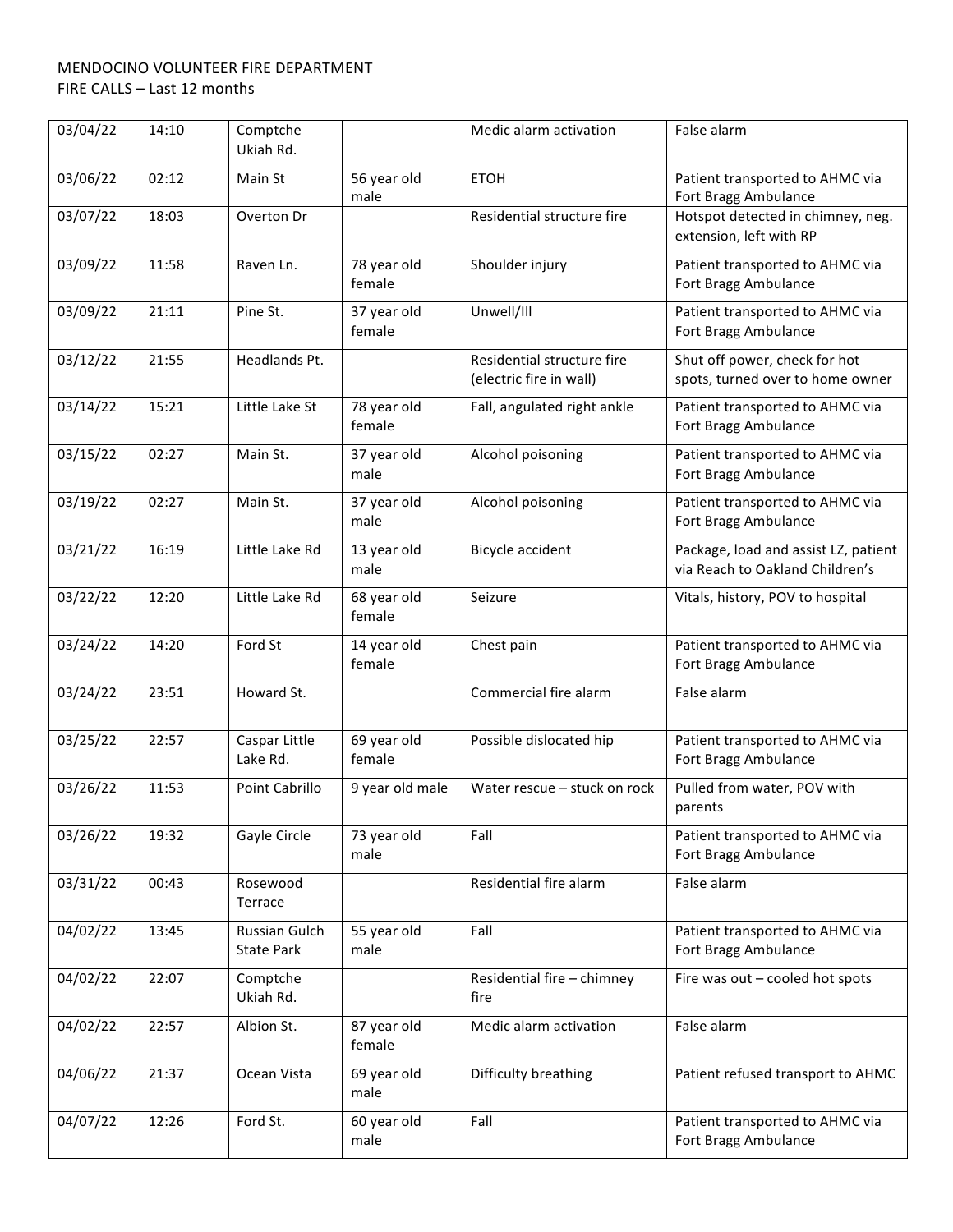| 04/07/22 | 18:37 | Gurley                           | 72 year old<br>female | Fall                                                | Patient transported to AHMC via<br>Fort Bragg Ambulance    |
|----------|-------|----------------------------------|-----------------------|-----------------------------------------------------|------------------------------------------------------------|
| 04/08/22 | 11:05 | Caspar Little<br>Lake            | 92 year old<br>female | Not feeling well                                    | Patient refused transport to AHMC                          |
| 04/08/22 | 13:29 | Fern                             | 69 year old<br>female | Collapsed                                           | Patient transported to AHMC via<br>Fort Bragg Ambulance    |
| 04/09/22 | 15:15 | Raven Ln                         | 70 year old<br>male   | Low O2 Level                                        | Patient transported to AHMC via<br>Fort Bragg Ambulance    |
| 04/09/22 | 18:00 | Cummings St.                     | 76 year old<br>female | Medic alarm                                         | Accidental activation                                      |
| 04/10/22 | 13:57 | <b>Hare Creek</b>                |                       | Fire, wildland mutual aid to<br>Fort Bragg Fire     | Supplied one tender                                        |
| 04/10/22 | 16:51 | Hwy 1                            |                       | Traffic accident                                    | 3 patients transported to AHMC<br>via Fort Bragg Ambulance |
| 04/10/22 | 17:27 | Pallette Dr.                     | 57 year old<br>female | Neck pain                                           | Patient transported to AHMC via<br>Fort Bragg Ambulance    |
| 04/11/22 | 14:20 | Comptche<br>Ukiah Rd             |                       | Tree into power lines                               | Extinguished fire, opened roadway                          |
| 04/12/22 | 10:59 | Kelley St                        | Male unknown<br>age   | Lift assist                                         | Lift assist only                                           |
| 04/12/22 | 14:46 | Comptche<br>Ukiah Rd             | 28 year old<br>male   | Paralysis in hands                                  | Patient transported to AHMC via<br>Fort Bragg Ambulance    |
| 04/12/22 | 18:44 | Kelley St                        | Male unknown<br>age   | Lift assist                                         | Lift assist only                                           |
| 04/12/22 | 20:08 | Caspar Dr                        |                       | Medical alarm activation                            | False alarm                                                |
| 04/13/22 | 00:52 | Comptche<br>Ukiah Rd             | 23 year old<br>female | Sick after dinner, vomiting                         | Patient transported to AHMC via<br>Fort Bragg Ambulance    |
| 04/13/22 | 15:54 | Point Cabrillo                   |                       | Tree down                                           | Cleared roadway                                            |
| 04/14/22 | 18:42 | Crestwood Dr.                    | 60 year old<br>male   | Obvious death                                       | Turned over to MCSO                                        |
| 04/16/22 | 10:13 | Larkin Rd.                       | 75 year old<br>male   | Blood pressure issues                               | Patient transported to AHMC via<br>Fort Bragg Ambulance    |
| 04/16/22 | 16:48 | Little River<br>Airport Rd       |                       | Tree into power lines                               | Canceled - out of district                                 |
| 04/17/22 | 22:08 | N Hwy 1                          |                       | Traffic collision - single<br>vehicle in ditch      | Turned over to CHP                                         |
| 04/17/22 | 23:09 | Overton Dr.                      | Unknown<br>female     | Somebody fainted                                    | Canceled in route                                          |
| 04/19/22 | 20:57 | <b>Hill House</b><br>Palette Dr. | 78 year old<br>female | Sick                                                | Patient transported to AHMC via<br>Fort Bragg Ambulance    |
| 04/20/22 | 15:06 | Gordon Lane                      |                       | Hazardous conditions -<br>electric transformer blew | Unable to locate                                           |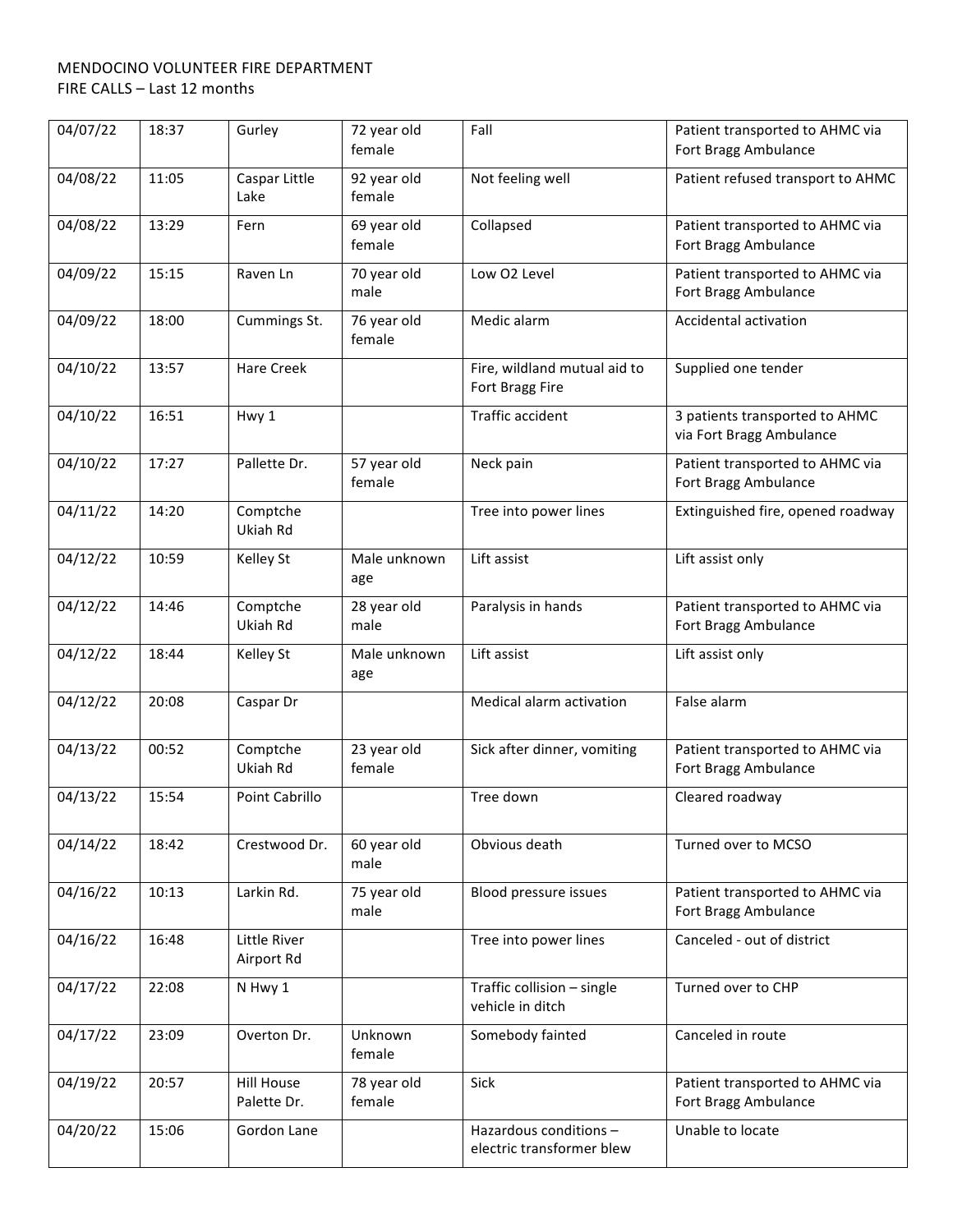| 04/20/22 | 18:14 | N Hwy 1                            |                       | Tree down - blocking<br>southbound lane                | Cleared roadway                                         |
|----------|-------|------------------------------------|-----------------------|--------------------------------------------------------|---------------------------------------------------------|
| 04/21/22 | 13:03 | Lansing St.                        |                       | Commercial fire alarm                                  | False alarm                                             |
| 04/23/22 | 15:57 | Vega Dr.                           | 56 year old<br>female | Fall                                                   | Patient transported to AHMC via<br>Fort Bragg Ambulance |
| 04/24/22 | 06:46 | Gayle Cir.                         | 72 year old<br>male   | <b>ALOC</b>                                            | Patient transported to AHMC via<br>Fort Bragg Ambulance |
| 04/24/22 | 23:12 | Cummings St.                       | 80 year old<br>female | Fall                                                   | Lift assist only                                        |
| 04/25/22 | 12:30 | Russian Gulch<br><b>State Park</b> | 74 year old<br>female | Fall                                                   | Patient transported to AHMC via<br>Fort Bragg Ambulance |
| 04/25/22 | 21:06 | Hwy 1                              |                       | Assist Fort Bragg ambulance<br>with patient rendezvous | Canceled                                                |
| 04/26/22 | 21:38 | Calpella                           | 74 year old<br>male   | Heart history                                          | Patient transported to AHMC via<br>Fort Bragg Ambulance |
| 04/30/22 | 12:34 | Main St                            | 60 year old<br>female | Woman went unconscious                                 | Patient refused transport to AHMC                       |
| 05/01/22 | 12:06 | Van Damme<br>Beach                 |                       | Water rescue - flipped<br>kayaker                      | Canceled                                                |
| 05/01/22 | 17:48 | Main St.                           | 60 year old<br>male   | Possible rectal bleed                                  | Patient transported to AHMC via<br>Fort Bragg Ambulance |
| 05/02/22 | 16:46 | Gordon Ln                          |                       | Wildlands escaped burn                                 | Water supply to Cal Fire                                |
| 05/03/22 | 19:10 | Headlands Dr                       | 75 year old<br>male   | Fall                                                   | Vitals. Patient POV to AHMC.                            |
| 05/05/22 | 08:50 | Spring Ranch                       |                       | Dog over cliff                                         | Rescued dog - returned to owner                         |
| 05/05/22 | 19:58 | Little River<br>Airport Rd         |                       | Traffic collision - vehicle on<br>it's side            | No victim - turned scene over to<br>CalFire             |
| 05/07/22 | 17:12 | Little Lake Rd.                    | Unknown<br>female     | Expected death                                         | Scene turned over to MCSO                               |
| 05/07/22 | 21:09 | Pallette Dr.                       | 57 year old<br>female | Sick person - Sore neck                                | Patient transported to AHMC via<br>Fort Bragg Ambulance |
| 05/10/22 | 07:18 | Pine St                            | 87 year old<br>male   | Vomiting                                               | Patient transported to AHMC via<br>Fort Bragg Ambulance |
| 05/10/22 | 15:37 | Little Lake Rd                     | 76 year old<br>male   | Lift assist                                            | Lift assist only                                        |
| 04/13/22 | 18:58 | Little Lake RD.                    |                       | Fire - smoke in apartment                              | Turned off stove vented<br>apartment.                   |
| 05/14/22 | 13:28 | Palette Dr.                        | 57 year old<br>female | <b>Breathing problems</b>                              | Patient transported to AHMC via<br>Fort Bragg Ambulance |
| 05/15/22 | 16:36 | Comptche<br>Ukiah Rd.              |                       | CHP requesting medical<br>assistance Mile maker 5      | Unable to locate - canceled                             |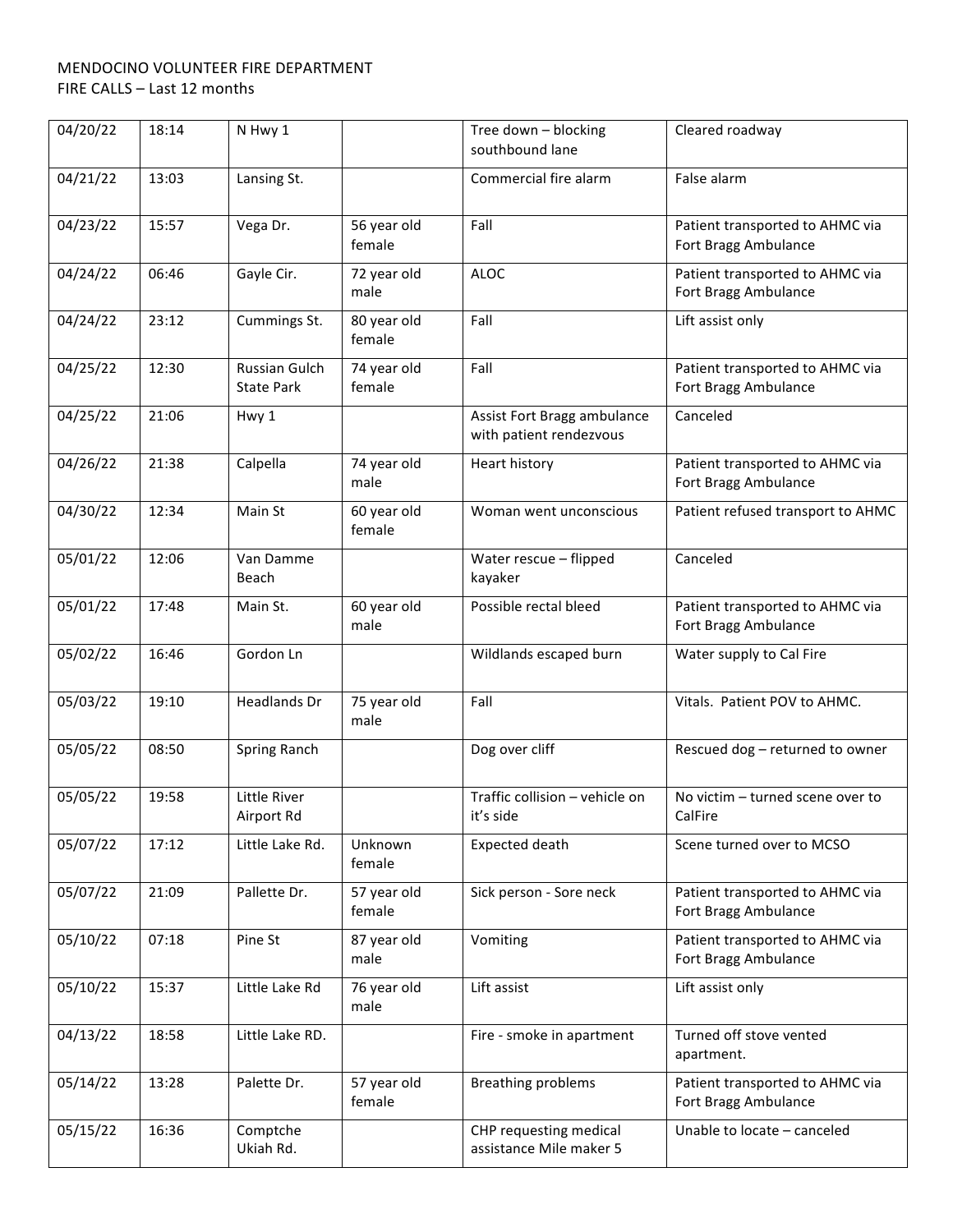| 05/15/22 | 17:05 | Comptche<br>Ukiah Rd.          |                       | Re-dispatch of medical<br>assistance Mile marker 9 | Canceled - out of district                                 |
|----------|-------|--------------------------------|-----------------------|----------------------------------------------------|------------------------------------------------------------|
| 05/17/22 | 13:38 | Little Lake Rd                 | 10 year old<br>female | Allergic reaction                                  | Self-admin Epi-pen, patient<br>refused transported to AHMC |
| 05/20/22 | 10:01 | Warner Ln.                     | 91 year old<br>male   | Difficulty breathing                               | Patient transported to AHMC via<br>Fort Bragg Ambulance    |
| 05/20/22 | 16:26 | Little Lake Rd                 |                       | Second hand report of pole<br>on fire              | Not as reported - false alarm                              |
| 05/20/22 | 17:12 | Hwy 1 Point<br>Arena           |                       | Mutual aid for vegetation fire                     | Supplied water to CalFire -<br>released                    |
| 05/21/22 | 07:28 | Comptche<br>Ukiah Rd           |                       | Commercial fire alarm                              | False alarm - canceled                                     |
| 05/21/22 | 11:23 | Ford St                        |                       | Commercial fire alarm                              | False alarm - canceled                                     |
| 05/22/22 | 20:28 | Caspar Little<br>Lake Rd       |                       | CO detector                                        | <b>Turned over to CalFIre</b>                              |
| 05/23/22 | 13:16 | Woodstock Rd                   | 74 year old<br>female | Fall                                               | Lift assist, ambulance cancelled                           |
| 05/24/22 | 01:47 | Warner Ln.                     | 91 year old<br>male   | Difficulty breathing                               | Patient transported to AHMC via<br>Fort Bragg Ambulance    |
| 05/24/22 | 15:42 | Lansing St                     |                       | Tree down south bound lane                         | Cut and cleared tree                                       |
| 05/26/22 | 08:57 | Little Lake Rd.                | 80 year old<br>female | Fall                                               | Lift assist only                                           |
| 05/26/22 | 12:33 | Van Damme<br><b>State Park</b> | 79 year old<br>male   | Broken arm                                         | Patient transported to AHMC via<br>Fort Bragg Ambulance    |
| 05/27/22 | 17:13 | Headlands Dr.                  | 75 year old<br>male   | Won't eat or drink                                 | Patient refused transport to AHMC                          |
| 05/29/22 | 10:36 | Headlands Dr.                  | 75 year old<br>male   | Dehydrated                                         | Patient transported to AHMC via<br>Fort Bragg Ambulance    |
| 05/30/22 | 08:22 | Nichols Ln                     | 92 year old<br>male   | Fall                                               | Patient transported to AHMC via<br>Fort Bragg Ambulance    |
| 05/30/22 | 11:49 | Nichols Ln.                    |                       | Fire, wildlands                                    | Extinguished fire                                          |
| 05/30/22 | 14:52 | <b>Big River Beach</b>         |                       | Water rescue $-2$ persons<br>struggling in water   | False alarm - canceled                                     |
| 05/31/22 | 09:02 | Warner Ln.                     | 91 year old<br>male   | Obvious death                                      | Coroner's case                                             |
| 05/31/22 | 13:37 | Comptche<br>Ukiah Rd           |                       | <b>Hazardous Condition</b><br>Electrical           | Canceled - not as reported                                 |
| 06/01/22 | 14:08 | Little Lake St.                |                       | Commercial fire alarm                              | False alarm                                                |
| 06/01/22 | 15:07 | Little Lake St.                |                       | Commercial fire alarm                              | False alarm                                                |